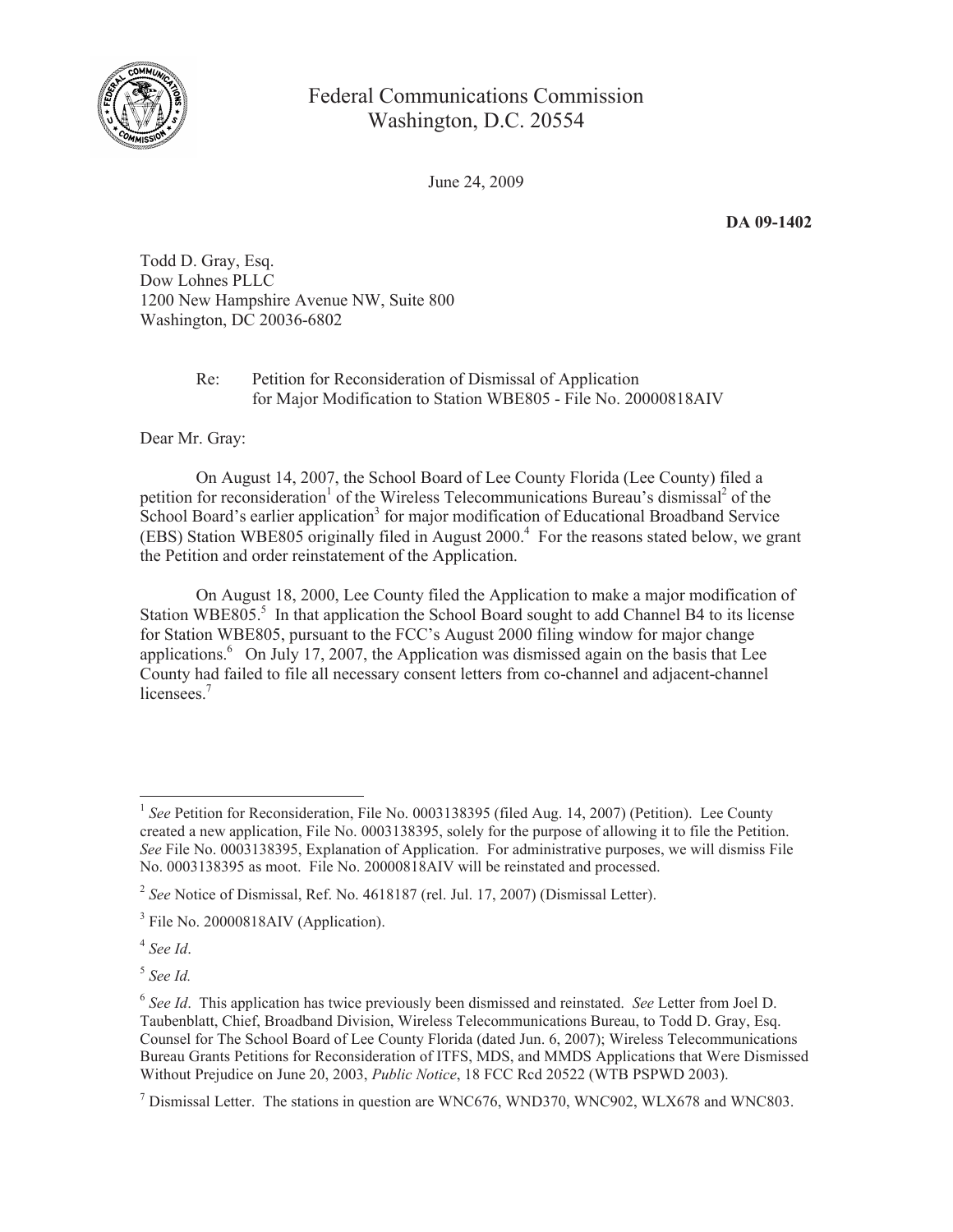On August 14, 2007, Lee County filed the Petition.<sup>8</sup> Lee County claims that the Application as originally filed contains consent letters from each of the stations for which consent letters were required.<sup>9</sup>

At the time Lee County filed its Application, it was required to provide an interference analysis for all co-channel and adjacent-channel stations within 50 miles of its proposed station.<sup>10</sup> In lieu of such an analysis, Lee County could provide a statement from an affected licensee stating that any resulting interference would be acceptable.<sup>11</sup> The Commission required that such letters be provided with the original application.<sup>12</sup>

We will grant the Petition and order reinstatement of the Application. Lee County provides a date-stamped copy of the Application as originally filed which contains letters from each of the stations at issue. While the copies of the Application in the Commission's records do not contain the letters, we will credit Lee County's representation that the Application as originally filed contained the letters. Accordingly, we will grant the Petition, reinstate the Application, and direct processing of the Application as requested.

ACCORDINGLY, IT IS ORDERED, pursuant to Sections 4(i) and 405 of the Communications Act of 1934, as amended, 47 U.S.C. §§ 154(i), 405 and Section 1.106 of the Commission's Rules, 47 C.F.R. §1.106, that the Petition for Reconsideration filed by The School Board of Lee County, Florida on August 14, 2007 IS GRANTED.

IT IS FURTHER ORDERED, pursuant to Sections  $4(i)$  and 309 of the Communications Act of 1934, as amended, 47 U.S.C. §§ 154(i), 309, and Section 1.946 of the Commission's Rules, 47 C.FR. §1.946, that the licensing staff of the Broadband Division SHALL REINSTATE AND PROCESS the application for major modification of Educational Broadband Service Station WBE805 (File No. 20000818AIV) filed on August 18, 2000 in accordance with this letter and the Commission's rules and policies.

IT IS FURTHER ORDERED, pursuant to Sections 4(j) and 309 of the Communications Act of 1934, as amended, 47 U.S.C. §§ 154(i), 309 that the licensing staff of the Broadband Division SHALL DISMISS, for the reasons stated in note 1, dismiss the filing made by The School Board of Lee County, Florida on August 14, 2007 from the Universal Licensing System (File No. 0003138395).

This action is taken under delegated authority pursuant to Sections 0.131 and 0.331 of the Commission's rules, 47 C.F.R. §§ 0.131 and 0.331.

## FEDERAL COMMUNICATIONS COMMISSION

<sup>8</sup> Petition.

<sup>&</sup>lt;sup>9</sup> Petition at 4.

<sup>10</sup> 47 C.F.R. § 74.903(b)(1) (2000).

 $11$  47 C.F.R. § 74.903(b)(4) (2000).

<sup>12</sup> *See* Educational Television Association of Metropolitan Cleveland, Inc., *Memorandum Opinion and Order*, 18 FCC Rcd 15117, 15120 ¶ 7 (2003).